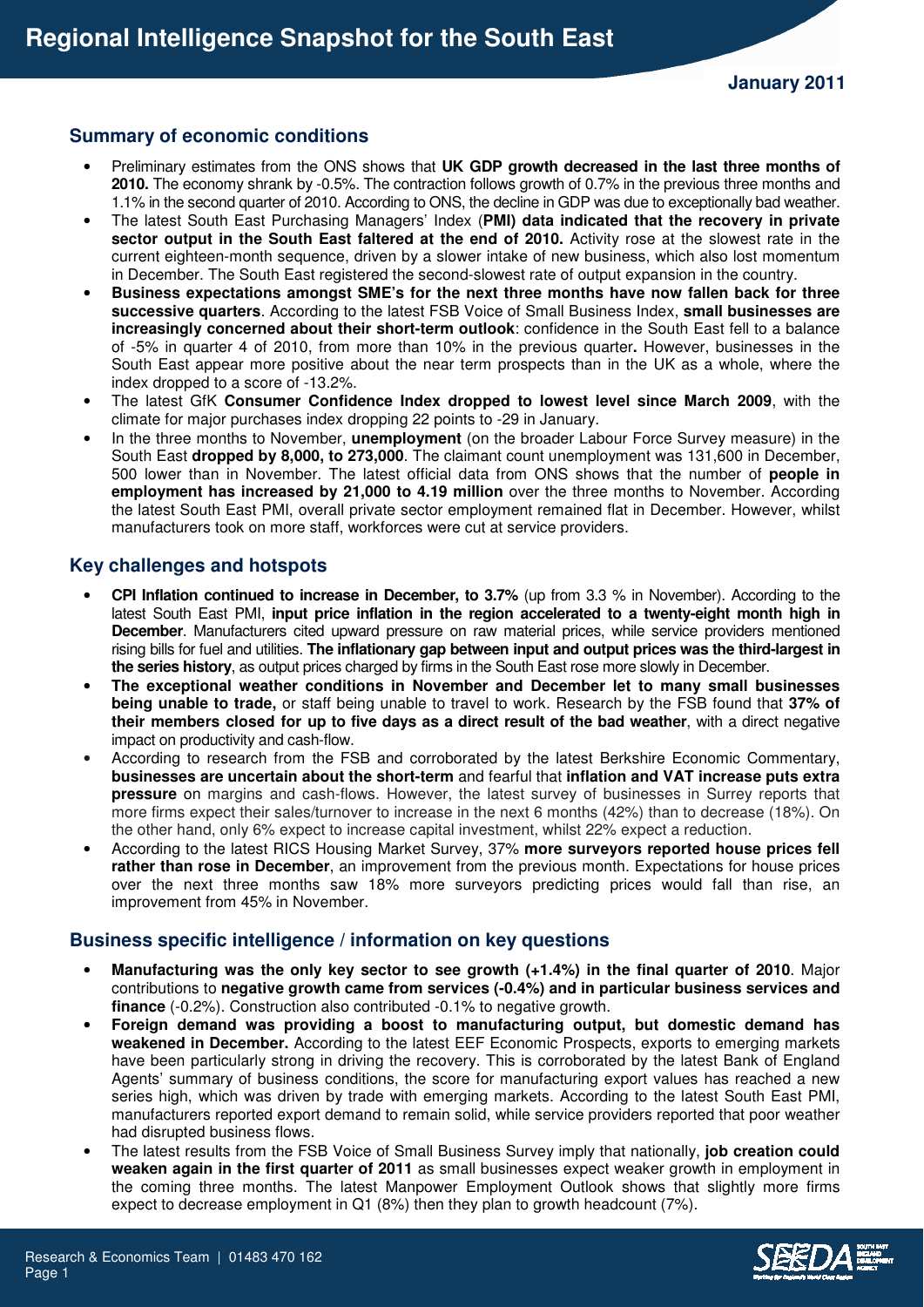# **Annex - Sectoral Overview - January 2010**

## **Manufacturing**

According the latest preliminary estimate from the ONS, manufacturing output in the UK increased 1.4% in Q4 2010, compared to 1.1% in the previous quarter. Manufacturing businesses, according to the latest FSB 'Voice of Small Business Index' are particularly confident about short-term prospects with a positive net balance of +15% expecting improvement in business conditions in the next three months. More businesses expect to increase their workforce in Q1 2011, than those expecting to reduce their staffing levels, reports the Manpower Employment Outlook Survey.

Government cutbacks in 2011 are a concern for many businesses, with 45% predicting weaker consumer and business confidence according to the latest EEF Economic Prospects (January 2011). However, less than a fifth of companies expect a direct loss of orders and 5% view the austerity measures as an opportunity to develop new business.

To corroborate the positive growth figures for manufacturing, business specific intelligence reports a favourable outlook for South East companies.

Guildford based Surrey Satellite Technology has won a £9.2m contract from the European Space Agency to provide a remote sensing instrument to monitor air quality and climate change in the atmosphere. Chemring, based in Whitely has secured a £25m contract to supply mine detection systems to the US Army.

Companies expecting to increase their workforce include Johnston Sweepers in Surrey and Discovery Yachts in Hampshire. Both businesses are expanding production with Johnston Sweepers creating 137 new jobs and Discovery Yachts 30 new jobs.

#### **Construction**

The latest data from the ONS indicates that construction output decreased by 3.3% in Q4 2010, compared to an increase of 3.9% in Q3 2010. The ONS estimate that, due to the exceptional weather, construction contributed -0.1% to the overall decline of 0.5% in growth in the last quarter of 2010.

However, confidence in the construction industry remains weak, with an FSB Small Business Index showing a net balance of -16.5% in Q4 2010. Employment intentions are also weak, with more firms looking to reduce headcount rather than increase it, contributing to a Net Employment Outlook of - 4% (Manpower Employment Outlook Survey Q1 2011).

However, business specific intelligence reports some positive news for South East companies with two major projects being approved. Scottish Power plan to build a £500m gas-fired, "carbon capture ready", power station near Hoo St Werburgh and Shanks are to build an £11m anaerobic digestion plant at the Westcott Venture Park near Aylesbury.

There is also evidence of activity picking up in construction, within the hotel, tourism and leisure sector with Light Boutique ApartHotel planning to develop a hotel with 60 apartments at the former Queen Square ice rink in Brighton. Waverley Council is also considering plans for the development of a new £6m leisure centre in Godalming.

#### **Retail, motor trade & wholesale**

Distribution, hotels and restaurants output declined 0.5% in Q4 2010 according the latest ONS GDP figures, compared to an increase of 0.8% in the previous quarter. The hotel and restaurant sector had a significant impact on the overall contraction of 0.5% in Q4 2010 with the bad weather in December being behind the contraction.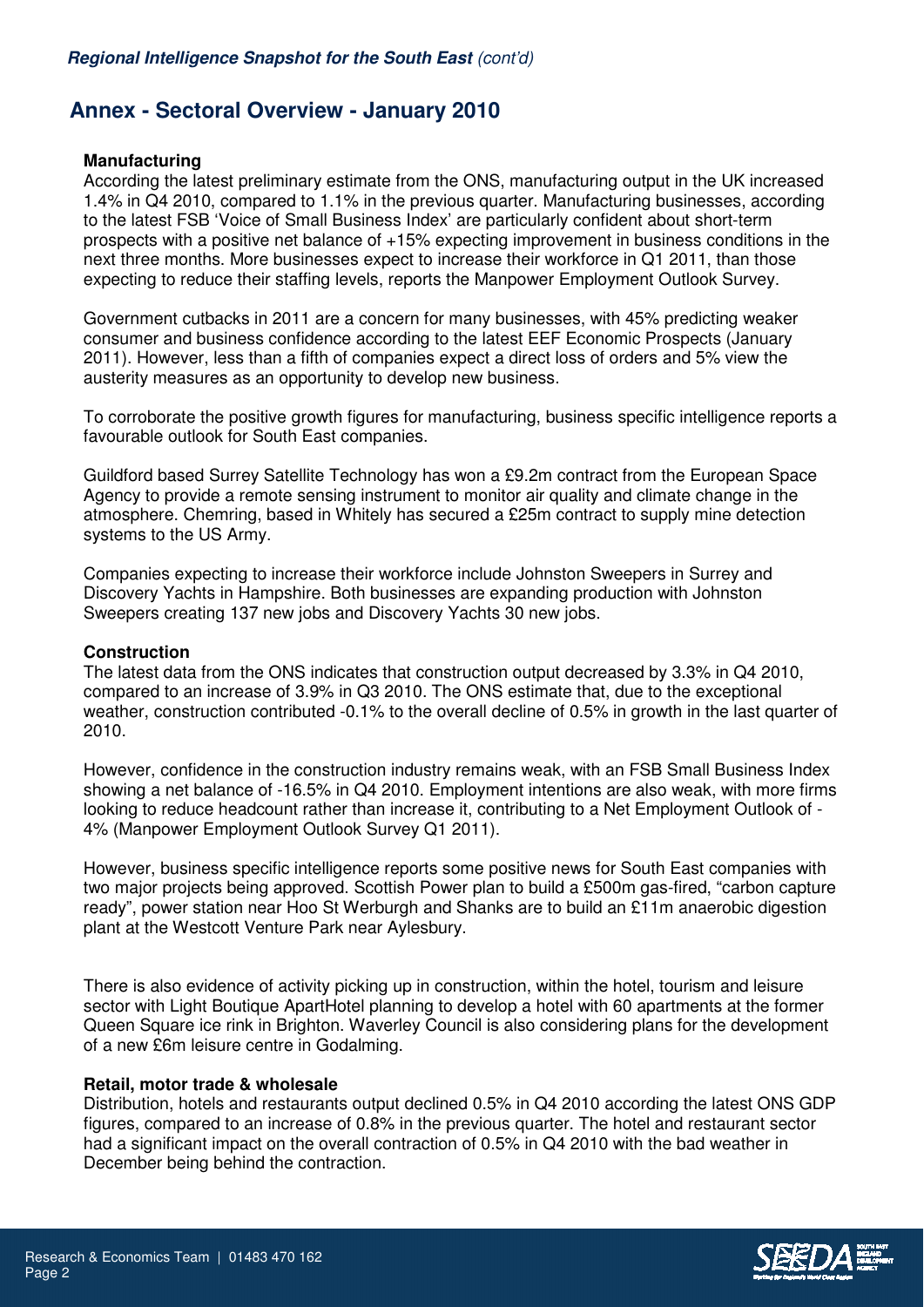# **Regional Intelligence Snapshot for the South East** (cont'd)

The latest evidence shows that the rise in commodity prices and VAT are further weakening confidence in retail businesses with the sector recording a low FSB Small Business Index of -42% in Q4 2010.

The CBI Distributive Trades Survey also reports that retailers anticipate that sales growth will slow over the next month. The motor trade, according to the survey, saw sales volumes fall more than expected in the year to January and at the fastest rate since July 2009.

Business specific intelligence suggests a mixed picture for the retail sector with the adverse weather in December having an impact on many companies. Blaming cash flow problems and difficult trading conditions over the Christmas period, British Bookshops and Stationers, the Brighton based chain of 51 bookshops with 300 staff has gone into administration.

Despite the volatile nature of the motor trade sector Sussex based Rolls Royce released record sales figures for 2010, a 171% increase on 2009.

Companies looking to expand operations in the UK and South East include Domino's Pizza with 55 new stores and 1,700 jobs created this year.

## **Business services & finance**

Growth in business services and finance declined by 0.7% in Q4 2010, compared with no growth in the previous quarter, according to the GDP estimates from the ONS. Government and other services saw a marginal decline in activity by 0.2%, with recreation contributing the most to the decrease.

However, according to the latest FSB Small Business Index, companies in the financial services are expecting robust growth in the coming months with a positive balance of +24%. Companies in the service sector are also broadly optimistic, with a positive balance of 6.2% over the next three months.

Employment intentions, as reported in the Manpower Employment Outlook Survey, in the finance and business services sector are positive, with a balance of 8% in Q1.

Sub-regionally, Surrey Economic Prospects reports that professional services and marketing companies in the area are finding the business climate tough as cash-strapped customers are cutting back on expenditure. Surrey businesses also echo the sentiment of manufacturing firms with regard to public sector cuts. A total of 43% of Surrey businesses expect the reduction in government spending to have a negative impact and 8% expect a positive impact. Those companies in Surrey that rely on public sector contracts are finding their market smaller and more competitive.

Surrey Economic Prospects also report the concern of the video games software sector, which has an important cluster in Surrey. The UK trade body, Tiga, warn of the relocation of operations and skilled graduates abroad if Government were to scrap the planned tax relief for the sector.

A number of companies have announced job losses in the region. Grant Thornton is shedding up to 30 jobs due to the centralisation of its personal tax compliance service at offices in Southampton and Kettering. Up to 72 job losses are expected to be lost at BBC Monitoring in Reading at its information monitoring service.

Companies investing in the region include Brocade Communications, who are setting up at new headquarters for its networking services business at One The Braccans in Bracknell.